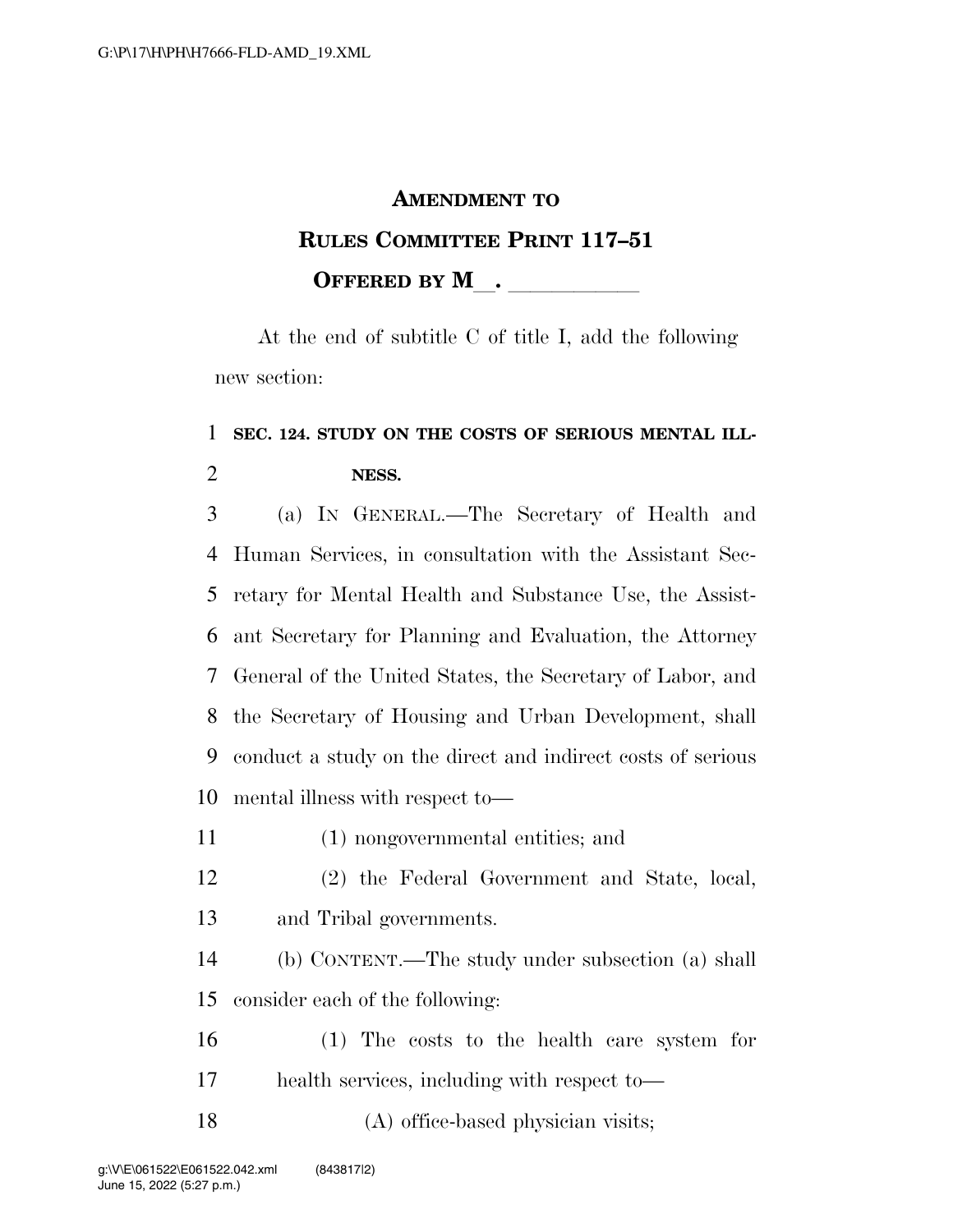| $\mathbf{1}$   | (B) residential and inpatient treatment               |
|----------------|-------------------------------------------------------|
| $\overline{2}$ | programs;                                             |
| 3              | (C) outpatient treatment programs;                    |
| $\overline{4}$ | (D) emergency room visits;                            |
| 5              | (E) crisis stabilization programs;                    |
| 6              | (F) home health care;                                 |
| 7              | (G) skilled nursing and long-term care fa-            |
| 8              | cilities;                                             |
| 9              | (H) prescription drugs and digital thera-             |
| 10             | peutics; and                                          |
| 11             | (I) any other relevant health services.               |
| 12             | (2) The costs of homelessness, including with         |
| 13             | respect to-                                           |
| 14             | $(A)$ homeless shelters;                              |
| 15             | (B) street outreach activities;                       |
| 16             | (C) crisis response center visits; and                |
| 17             | (D) other supportive services.                        |
| 18             | (3) The costs of structured residential facilities    |
| 19             | and other supportive housing for residential and cus- |
| 20             | todial care services.                                 |
| 21             | (4) The costs of law enforcement encounters           |
| 22             | and encounters with the criminal justice system, in-  |
| 23             | cluding with respect to-                              |
| 24             | (A) encounters that do and do not result              |
| 25             | in an arrest;                                         |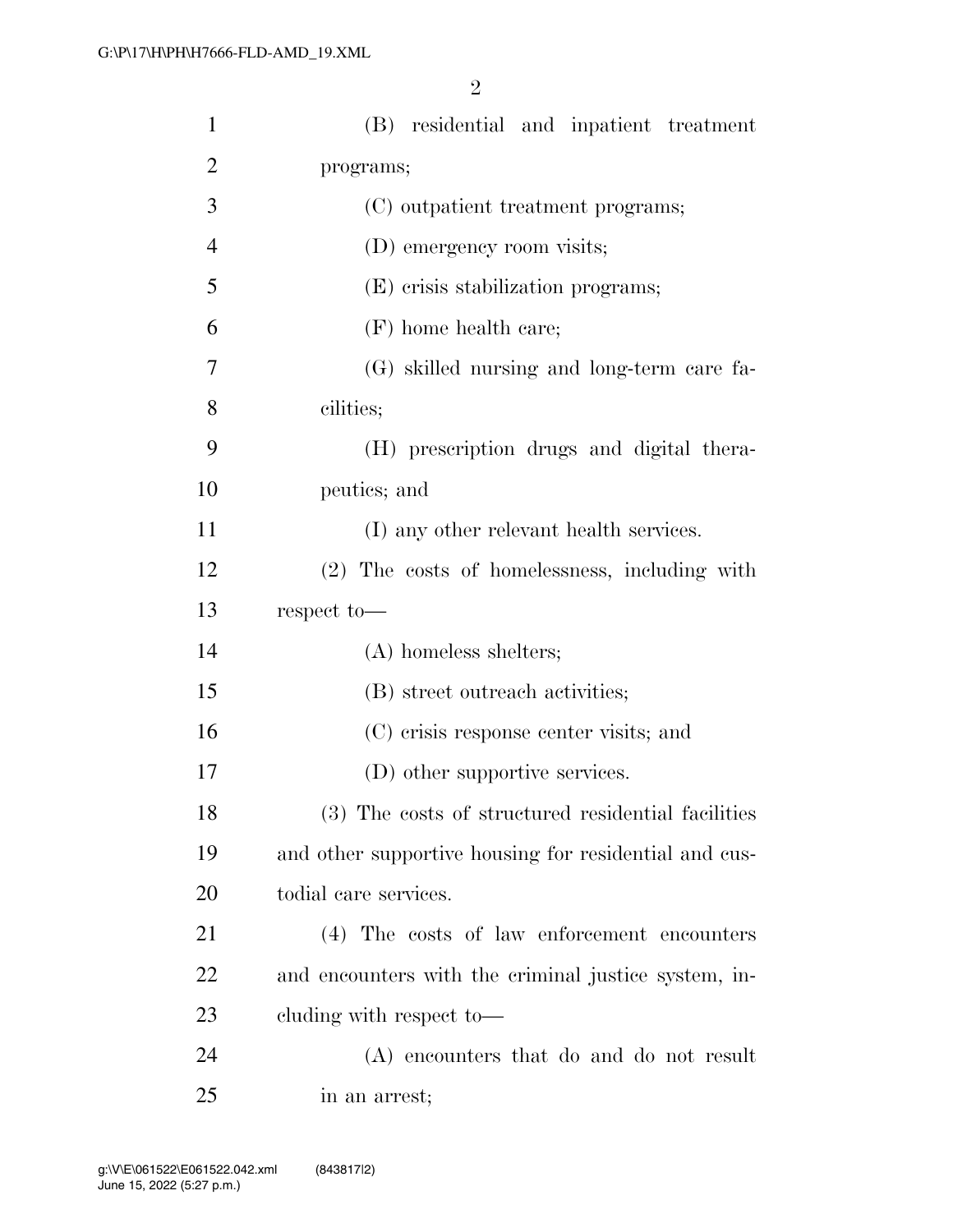| $\mathbf{1}$   | (B) criminal and judicial proceedings;                  |
|----------------|---------------------------------------------------------|
| $\overline{2}$ | (C) services provided by law enforcement                |
| 3              | and judicial staff (including public defenders,         |
| $\overline{4}$ | prosecutors, and private attorneys); and                |
| 5              | (D) incarceration.                                      |
| 6              | (5) The costs of serious mental illness on em-          |
| 7              | ployment.                                               |
| 8              | (6) With respect to family members and care-            |
| 9              | givers, the costs of caring for an individual with a    |
| 10             | serious mental illness.                                 |
| 11             | (7) Any other relevant costs for programs and           |
| 12             | services administered by the Federal Government or      |
| 13             | State, Tribal, or local governments.                    |
| 14             | (c) DATA DISAGGREGATION. In conducting<br>the           |
| 15             | study under subsection (a), the Secretary of Health and |
| 16             | Human Services shall (to the extent feasible)—          |
| 17             | $(1)$ disaggregate data by—                             |
| 18             | (A) costs to nongovernmental entities, the              |
| 19             | Federal Government, and State, local, and               |
| 20             | Tribal governments;                                     |
| 21             | (B) types of serious mental illnesses and               |
| 22             | medical chronic diseases common in patients             |
| 23             | with a serious mental illness; and                      |
| 24             | (C) demographic characteristics, including              |
| 25             | race, ethnicity, sex, age (including pediatric          |